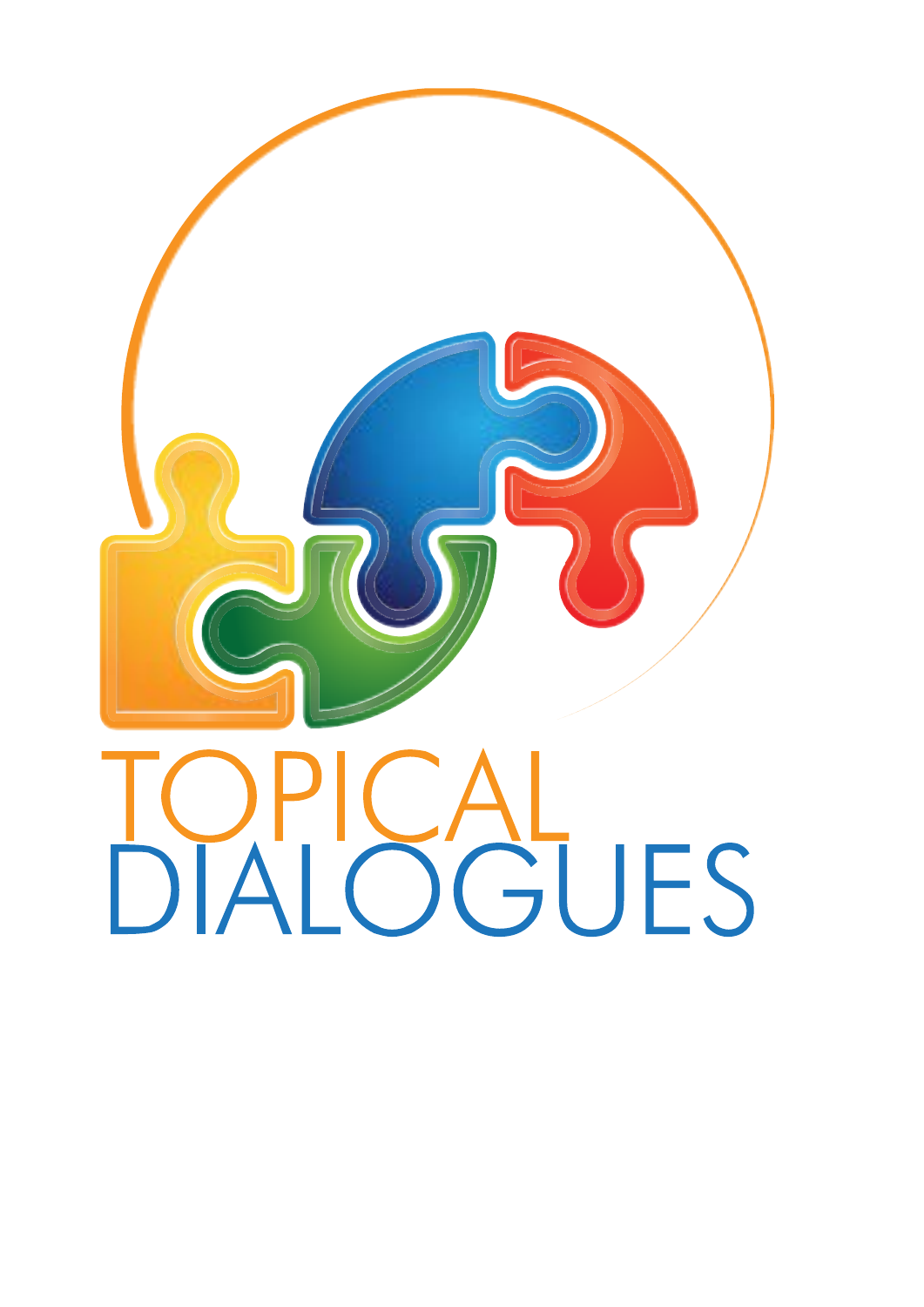# TOPICAL DIALOGUES

N 2 2018

**The present electronic bulletin "Topical Dialogues – 2018" was issued with the support of Black Sea Trust for Regional Cooperation (a project by the G. Marshall Fund).**

**Opinions expressed in this bulletin do not necessarily represent those of the Black Sea Trust or its partners.**



 $\mathbf{B}$   $\mathbf{S}$   $\mathbf{T}$  The Black Sea Trust<br>for Regional Cooperation A PROJECT OF THE GERMAN MARSHALL FUND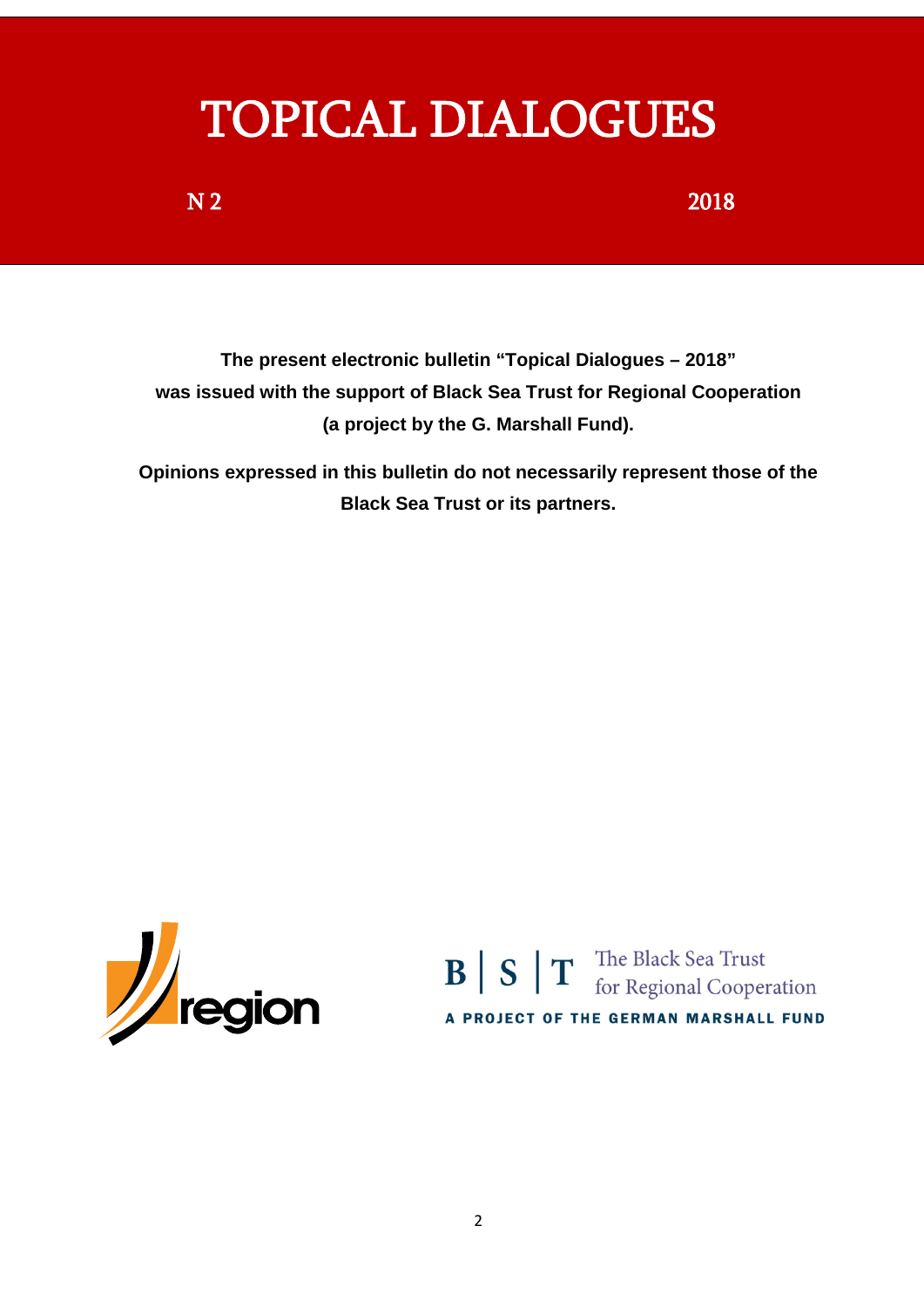#### **CONTENT**

| Dialogue and peace-making Initiatives<br>in the Armenian-Azerbaijani conflict: The Past, |  |
|------------------------------------------------------------------------------------------|--|
|                                                                                          |  |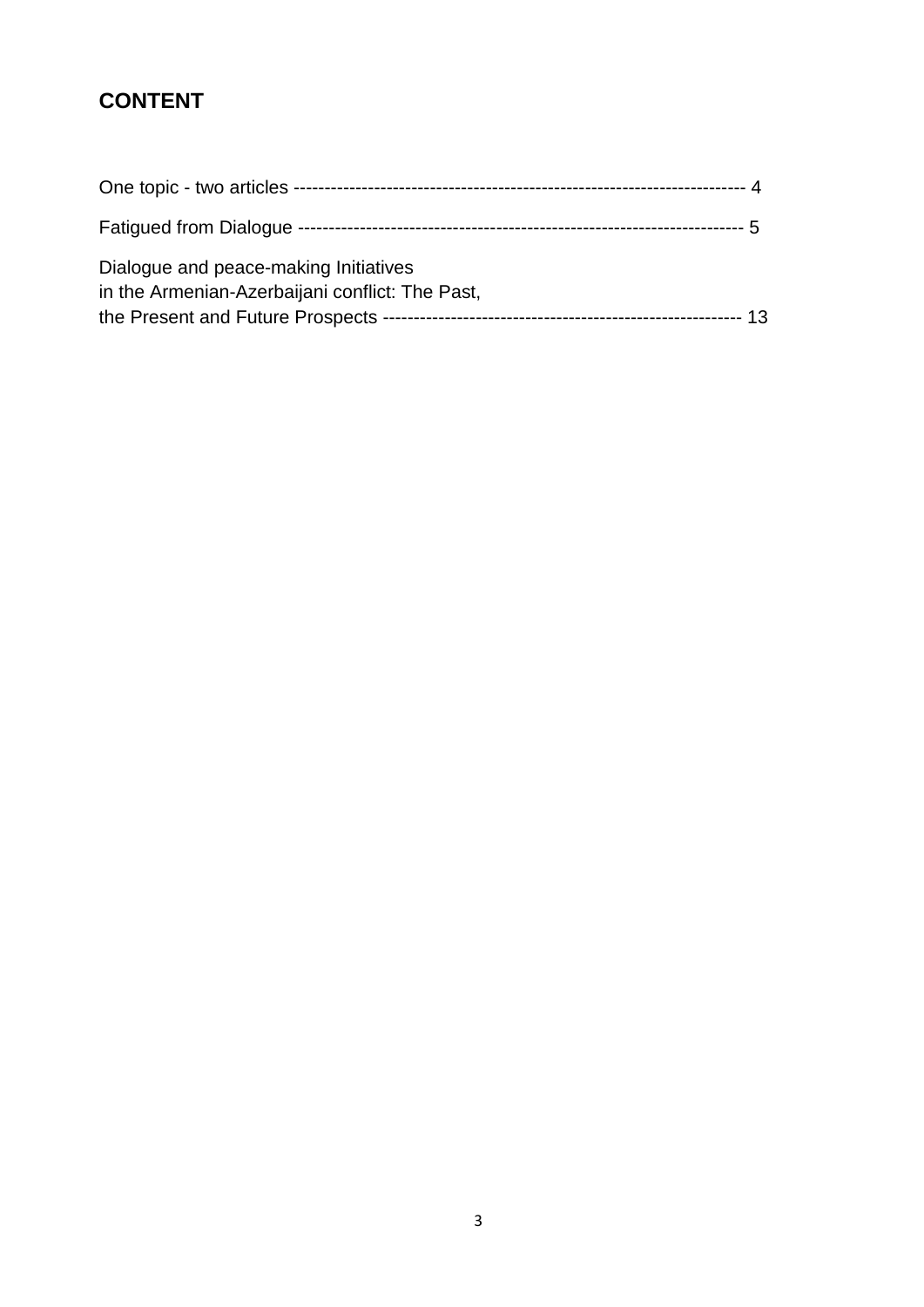### **ONE TOPIC - TWO ARTICLES**

This is the first part of the series of paired analytical articles prepared by Armenian and Azerbaijani authors. The materials were prepared within the framework of the "Public Dialogues for Communication between Armenian and Azerbaijani Specialists" project, implemented by the "Region" Research Center.

The project is supported by the Black Sea Trust for Regional Cooperation, German Marshall Fund.

.

The project partner is the Institute for Peace and Democracy (the Netherlands). The "Public Dialogues" website (www.publicdialogues.info) was created in 2012 by the "Region" Research Center and the Institute for Peace and Democracy which operated in Azerbaijan at the time.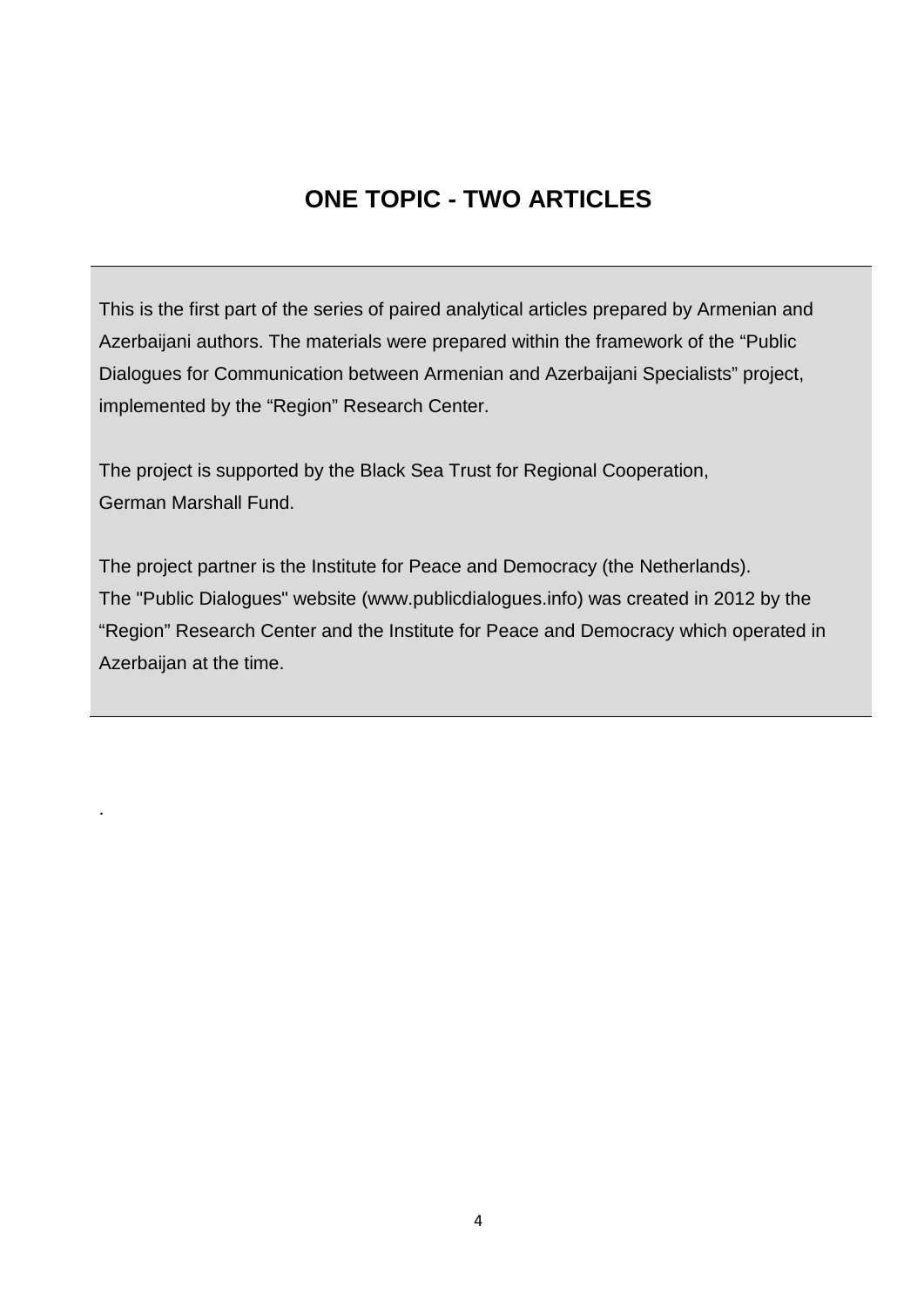## **TOPIC - PUBLIC DIALOGUES IN THE ARMENIAN-AZERBAIJANI CONFLICT: THE PAST AND PROSPECTS**

See the comments of the authors on the other article here <http://www.publicdialogues.info/node/783>



#### **BORIS NAVASARDYAN**

*Yerevan Press Club*

## **FATIGUED FROM DIALOGUE**

<http://www.publicdialogues.info/node/779>

#### *From enthusiasm to disillusion*

Everybody, having been, one or another way, involved in the Armenian-Azerbaijani dialogue in the past couple of decades, hold their own history and perception of the successes and failures, their own evaluation of what was done right and lead to avail, and what, contrariwise, harmed the process. This is why I hasten to admit that my own impressions and practice, which underpin this analysis, are subjective. In certain phases the interactions on the levels of civil society, politicians, journalists and experts (Track-2) were excessively eventful, complicated and multi-faceted, so that the comprehension and the assessment of the process would not provoke significant controversy.

I suppose that for the Azerbaijani participants of these dialogue projects the most memorable were the attendances of Armenia and Nagorno Karabakh, which served as a basis for them for own understanding of the transformation of the conflict. For me personally, the dynamics of the entire process could be consolidated into the two-year-long period between 1999 and 2001, when I had the chance to visit Azerbaijan four times. I later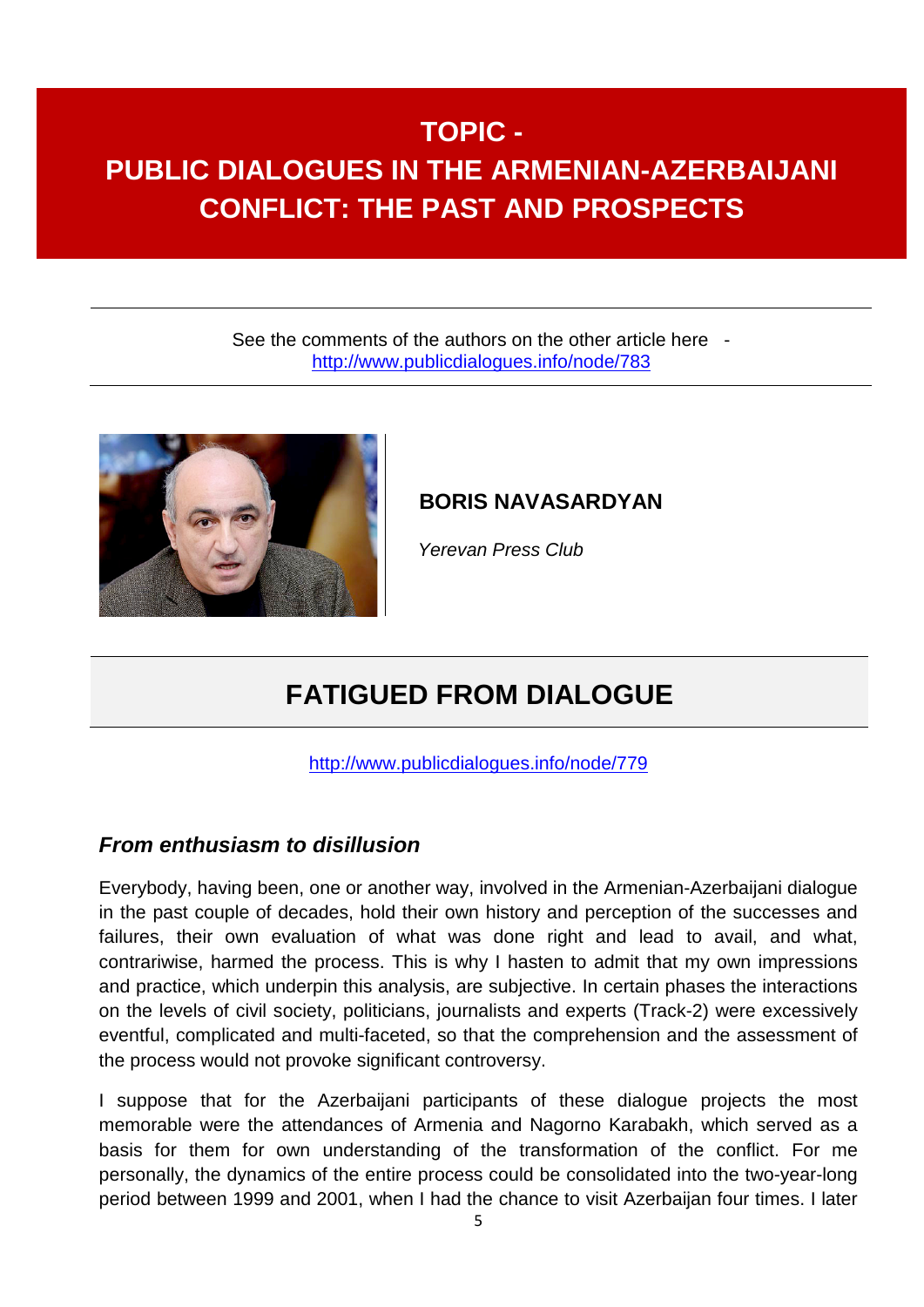paid another visit in 2011, which only reestablished the unhappy inference formed in the course of the previous 10 years, that the irenic potential of Track-2 in the existing political context was exhausted.

My impressions of the first post-soviet visit to Azerbaijan in November 1999, arranged in the framework of the longstanding joint project of two German foundations- Ebert and Naumann, were quite bright: the Armenian group of 8 people had the total freedom to move around without the evident convoy of the special services. (In fact, if it wasn't for the terrorist attack in the Armenian parliament on October 27, the cast of our "assault group" would be much more presentable, including also the vice-chair of the National Assembly.) And even though the troubled situation in Armenia disengaged certain parliament members and highranking officials, who had primarily given willingness to participate, the shifted status of the visitors was almost unreflected on the high level of the hosts foreseen far in advance. The prime-minister, leaders of political parties, far unordinary staff members of the President Administration... And when during the sessions we expressed sorrow that the official Baku did not express condolences to Armenian people in connection with the recent tragedy, which could have, certainly, reformed the climate of the official negotiations, our words were perceived by Azerbaijani counterparts with understanding.

From that very same visit comes to mind the 40-minute-long live interview given to the leading Azerbaijani television channel, which came to be satisfactory not only for the Armenian colleagues, but also the local audience: when the following day our group went to the market in Baku, we were granted the respectful attitude of the merchants, who immediately knew who they are dealing with.

I am bringing up these scenes in order to display the dynamics of the decline in relations. Not more than a year later the TV interview I gave was recorded and, although broadcasted without distortions, increased apprehension could be felt in the conduct and the questions of the journalist. To test the reaction of the audience appeared unfeasible, since at the very moment of arriving at Baku airport it became clear that freedom in moving around and unrestrained communication with the local public should be forgotten about.

A year later, in September 2001, the interactions of the Azerbaijani media representatives covering the visit of the group of journalist from Armenia and Nagorno Karabakh were really serving one sole goal- to demonstrate how meaningless peace-building projects actually were and how the citizens of the Republic of Azerbaijan participating in those projects were deserters of national interests. But how we were escorted exceeded our worst expectations. "Armenian terrorists camouflaged as journalists have visited Baku and holidayed in the best resorts of Azerbaijan"- is what the headline of the article covering our joint seminar in the very modest "Ganjlik" lodging house looked like, positioned at the most observable part of the fairly solid newspaper. The same publication also bestowed "details on the terroristic occupation" of the rather famous journalists taking part in the visit.

The aforesaid, as I see it, covers a rather short period of time- the period lying in between the peak of success of those dialogue projects and the getting rid of illusions that civil diplomacy, in the settlement of the Karabakh conflict, can play a significantly independent role in the process of regulation. The unofficial initiatives proved to be in great dependence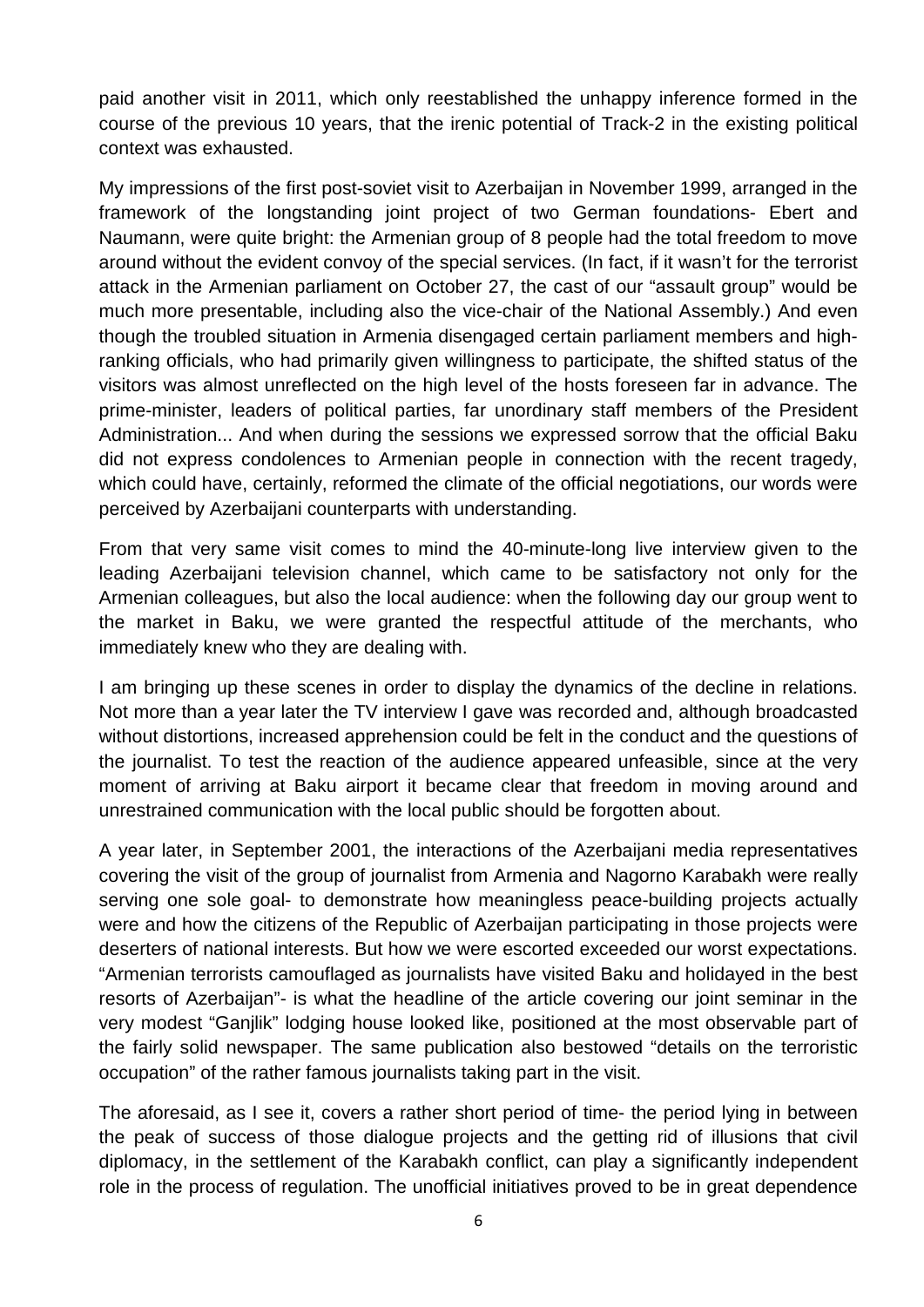on the interests of the authorities. The nonexistence of perspectives in the dialogue on an official level in principle determined the marginalization of Track-2. This is not quite the place to investigate the political nuances and the context why this come about exactly in the years of 1999-2001, but at the very turn of the millennium civil initiatives were annexed with an apathetic-skeptical attitude in Armenia and an aggressive-repressive one in Azerbaijan.

#### *Not the Finns and not the Swedes*

In this regard, it is riveting to come to reason why up until the times certain progress was nevertheless existent in the Track-2 diplomacy between Armenia and Azerbaijan. I think that apart from the smoldering hopes for a chance for the regulation of the conflict there was great interest in resolving specific issues. In the period of national movements in late 1980s and the initial steps towards independence, the main summon for contact was getting rid of the communist empire. Particularly intense was the dialogue between the representatives of the Armenian National Movement and the Azerbaijani Popular Front through the intercession of the democratic forces of other Soviet republics, Baltic ones, in particular. The everyday activities of the editorial staff of the newspaper "Republic of Armenia", established in 1990 by the post-communist parliament of the country, entailed daily telephone interviews between its journalists and eminent Azerbaijani politicians of the new wave, especially when in the neighboring republic events important for the coverage were taking place. With the collapse of the USSR the mutual interest was, indeed, exchanged with animosity between the new authorities.

During the years of the war- 1992-1994, the cooperation between human right defenders on the issues of war prisoners, captives, the search for those gone missing and the retrieval of dead bodies gained considerable relevance. In this stage a great number of Armenian and Azerbaijani non-governmental organizations instituted active cooperation with the International Red Cross and Red Crescent Committee, other international humanitarian missions, as well as the state structures of the two countries. It comes to mind how the Armenian journalists meeting with the Minister of National Security of the Republic of Azerbaijan Namik Abbasov were astounded by his propositions connected with the exchange of information between human right defenders from Armenia and Nagorno Karabakh regarding captives. Quite certainly, the performance of the officials could hardly ever be labelled with sincerity and constructability, but their inescapable cooperation with international organizations and civil activists played a major role in the fate of many people.

Along with practical humanitarian work, in the first half of the 1990s the dialogue on peace between the Armenian and Azerbaijani human rights activists gained significant momentum. The prime event in this process was the Olof Palme's award granted to Arzu Abdullayeva and Anahit Bayandur as respective chairwomen of the Azerbaijani and Armenian chapters of Helsinki Citizens' Assembly in 1992.The evidently "Scandinavian focus" of the activities of the Assembly was exhibited in the presentation to the civil society representatives of the conflicting parties of the model of Aland Swedish autonomy within Finland. Immediately after the war this model was considered by peacemakers as pertinent also for Nagorno Karabakh.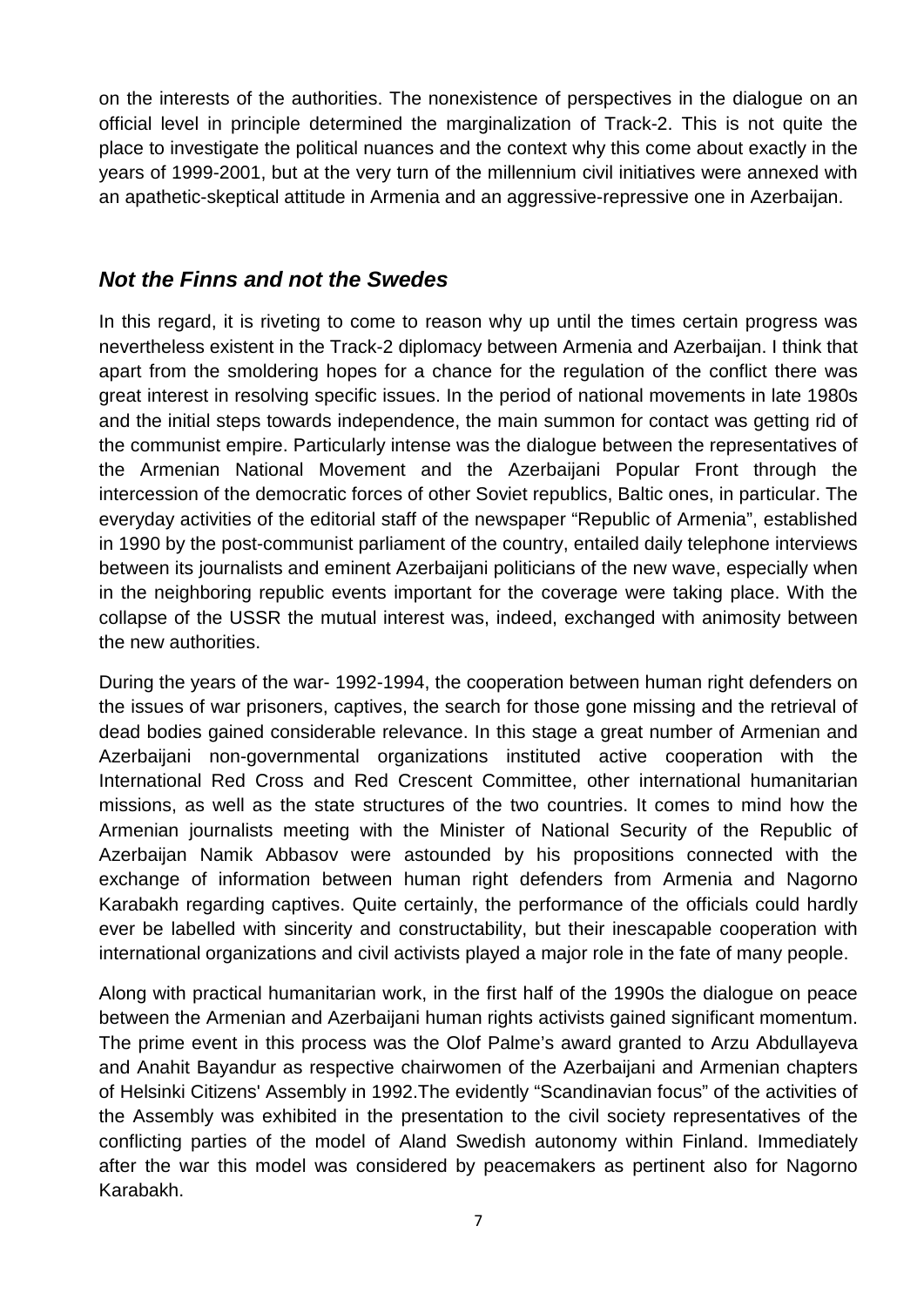By the initiative of HCA, also official individuals were drawn to the "Aland process", but this incited a scene that put a big question mark on the applicability of the Scandinavian experience in South Caucasus. In one of the meetings in 1995, the then minister of foreign affairs of NK Arkadi Ghukasyan spoke out that the model was excellent, but that Azeris were not Finns. To this the deputy minister of foreign affairs of the Republic of Azerbaijan of the time Tofik Zulfugarov responded as follows: "Sure, but neither are you Swedes, our Armenian comrades!" In addition to that, the process itself come to be a precedent which destructed the monopoly of the official sides involved in the deliberations of the future of NK and the Azerbaijani-Armenian relations.

#### *In search of form and content*

The agreement on the ceasefire signed in 1994 by the government officials of Armenia, Azerbaijan and NK flew the doors open for new possibilities which would allow international organizations, contributors and Western NGOs to actualize a vast array of diverse projects in accord with the Track-2 logic. At the beginning such events were perceived by the participants from this region as a mere continuation of war by way of public disputes. They were striving to prove the opponents of their rectitude and of the responsibility they have taken for the conflict, anticipating complete and unconditional capitulation.

Journalists organization of Armenia and Azerbaijan were one of the first to unearth pragmatic forms of cooperation. Understanding that, in spite of the inimical attitudes of the two societies towards one another, their interest in what is happening in the neighboring country is rather immense, they exploited frequent interaction to establish information exchange between mass media. "Internews" organized a series of thematic teleconferences ("TV bridges"), which, though still carried out in the mode of "ideological wrestling", gave the chance to the Armenian and Azerbaijani audiences to learn about the life of their neighbors from "real living people".

Yerevan Press Club and its counterparts in Azerbaijan took advantage of the vigor demonstrated by their countries to extensively blend into the global community, progress determinedly towards the EU membership by fulfilling certain requirements. In this regard mutual interest proposed an exchange of skills in advocating freedom of speech. The second half of the 1990s became the period when the Armenian and Azerbaijani situations in the sphere came near like never before. In Armenia, the rights of journalists and the pluralism of media were better protected, however, in Azerbaijan, especially after the annulment of military censorship and due to international investments, legitimate medium entrepreneurship began to develop.

The discussions of purely journalistic topics not only lead to a refined comprehension of problems, but also taught the participants to show respect to the opinions of opponents. From then on it helped to foster better mutual understanding when addressing issues in connection with the conflict. The same can be related to the projects in other fields, which stimulated professional collaboration and intimate interpersonal connections in the restless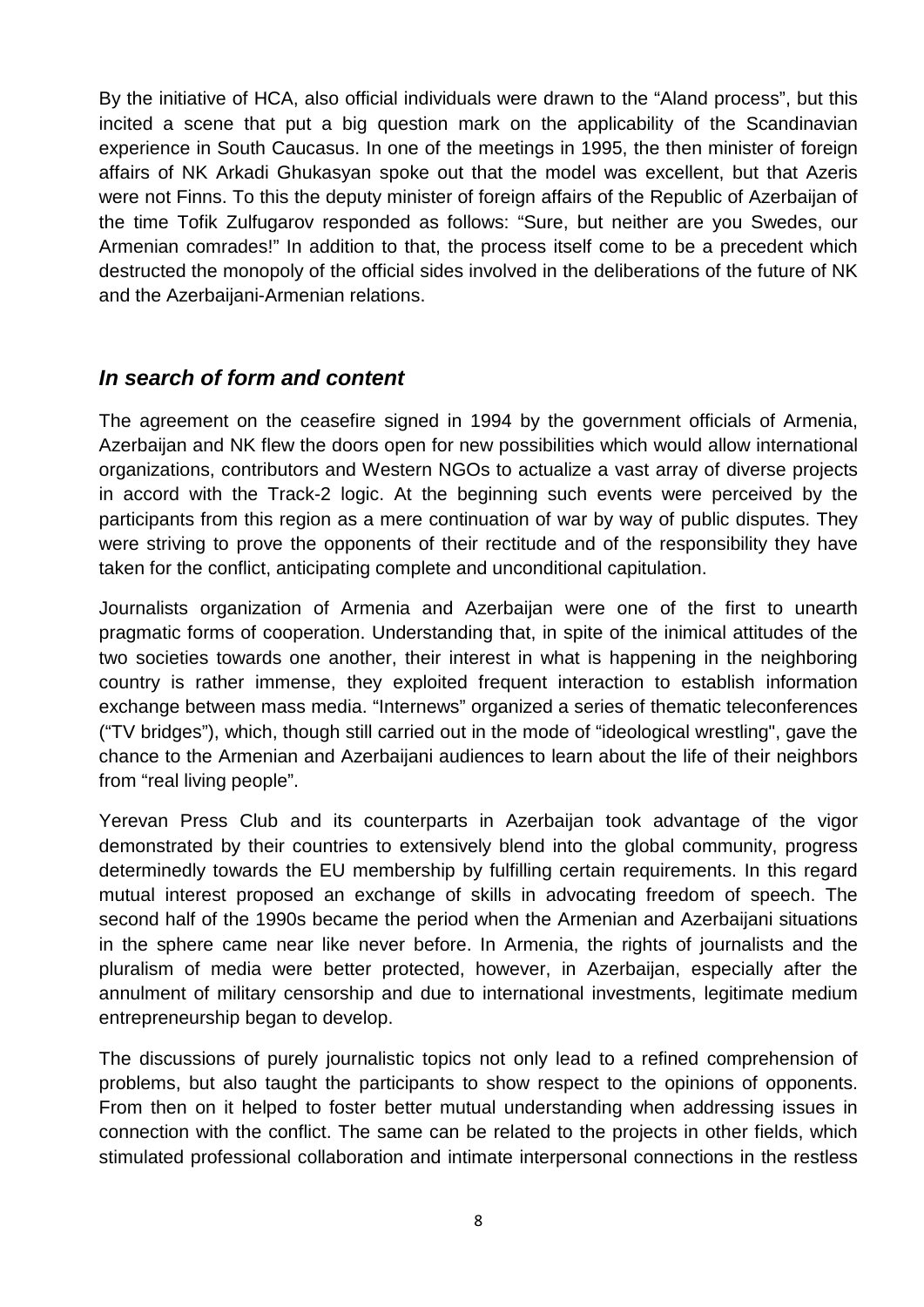arena of contrariety. Common solicitude over different social problems, ecological challenges, later also educational reforms helped see what really unites us.

The strengthening of connections in various thematic fields was largely maintained by the general interest of the international community towards South Caucasus as a unified region, emerged in the mid and late 90s. This was greatly preconditioned by the involvement of USA and EU, as well as of influential companies to infrastructural, more specifically, energy related projects. Civil society organizations, more inclined towards regional layouts, only benefited from this. Tripartite projects (Armenia, Azerbaijan, Georgia) received their largest proliferation due to the "Synergy" ("Cooperation") projects started up by "Eurasia" Foundation in 1997. Thanks to this initiative, dozens of NGOs built expertise in cooperating with partners from other South Caucasus countries. Such kind of immensity in and of itself greatly contributed to the destruction of the "image of the enemy", at least, for the immediate participants of those events.

Such multi-lateral frameworks allowed to also compare differing approaches to conflicts and their possible resolutions for the yet unrecognized Abkhazia, South Ossetia and Nagorno Karabakh. And one of the most advantageous project ideas was the observations of the perspectives for the development of the region as a whole, if the conflict did not hinder cooperation. Moreover, the Armenian side was officially set to give consideration to the corresponding possibilities even before the final resolution of the Karabakh conflict. However, Azerbaijan, anticipating that Armenia's interest in joining regional infrastructure projects will challenge it to make unilateral concessions, insisted on recognizing its territorial integrity as a prerequisite for cooperation. Mutually exclusive approaches gradually reduced the relevance of regional initiatives involving the countries of South Caucasus in both economic and all of the other spheres, including Track-2.

As far as the region is concerned, I will take my courage in both hands and question the efficiency of popular projects among Western organizations in the 1990s that united the Southern and Northern Caucasus. Neither the status of the subjects of this framework (participants from internationally recognized countries, from unrecognized entities and from the autonomies of the Russian Federation), nor positioning oneself in relation to problems (the strive to solve issues within the framework of national sovereignty in some states and the natural dependency on the center, like in the case of Russian autonomies) did not contribute to its efficiency. Besides, the absence of participants representing the all-Russian context in such events unsurprisingly emphasized the artificiality of the format. Nonetheless, their presence would have hardly added to the expediency of those initiatives, since it would have eroded regional identity and made it difficult to find common priorities. The Armenian-Azerbaijani dialogue lost, rather than benefited from the common Caucasian formats, for the specifics and the nuances of the Karabakh conflict, requiring focused attention, were treated extremely superficially, and the assembled assorted audience was seen as the addressee for appealing and reaffirming their correctness. Even though all the positive in interpersonal communication and the constant repetition of mutually acceptable slogans for all that's good and against all that's bad, indeed, strengthened the friendly relations between the participants of such projects, including Armenians and Azerbaijanis, it neither contributed to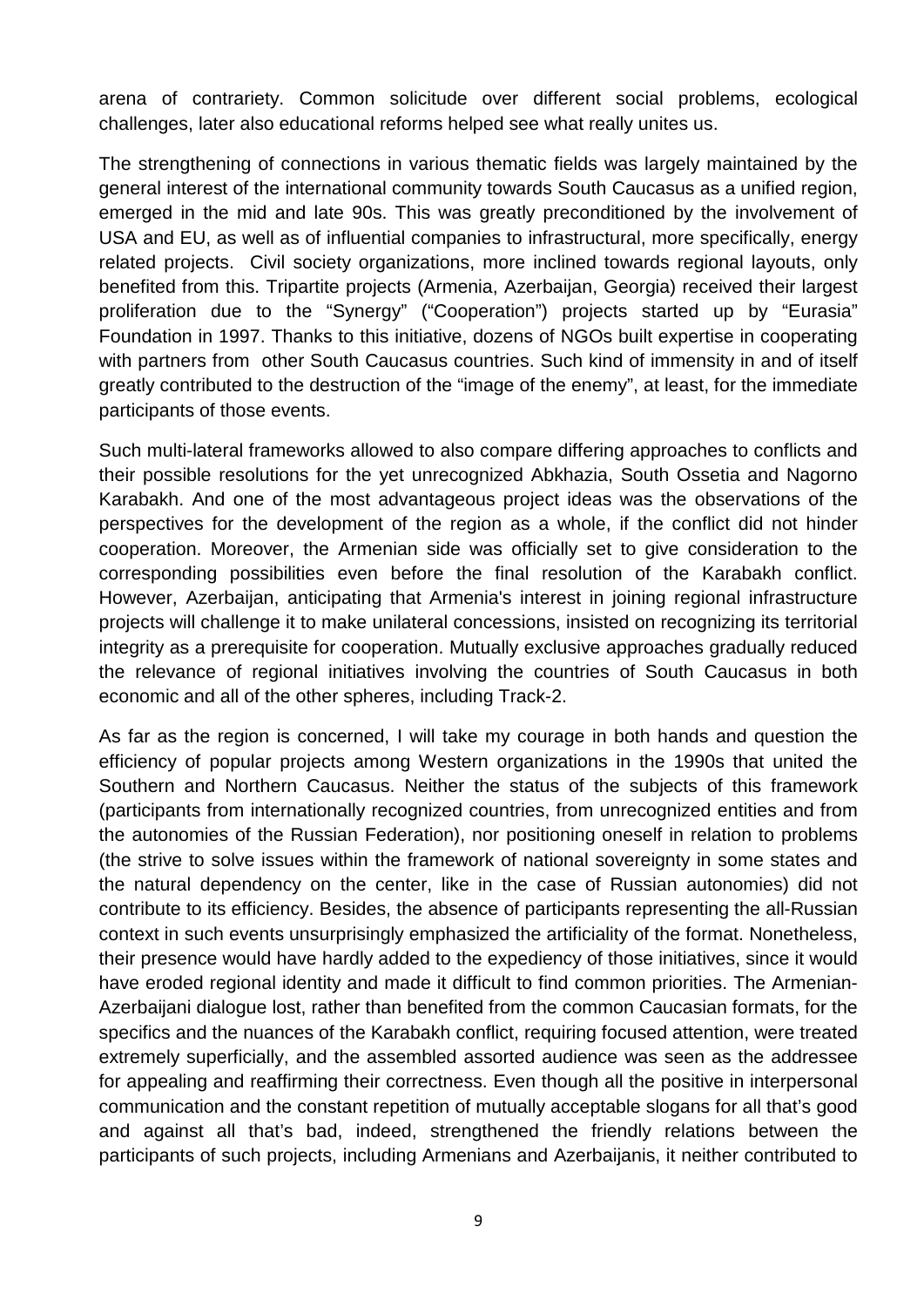moving forward nor to passing on a good atmosphere to the broad circles of the publics of the conflicting parties.

In this sense, much more beneficial were the initiatives not directly imposed on Caucasus, encouraging the study and familiarization of the Armenian and Azerbaijani public with interethnic conflicts in other regions of the world. Films and a comparative expert analysis of the hindrances and the attempts to overcome them - both successful and failed - in the Balkans, Cyprus, Palestine, South Tyrol, Northern Ireland and other parts of the world helped to seek for and discuss models that could eventually work in NK case. And just like in the proposals of the co-chairs of the Minsk Group of the second half of the zeros, also in expert products (for instance, the brochure "The Karabakh conflict: understanding each other", published in 2005 on the initiative of the Yerevan Press Club serving as the fruit of the efforts of the group of active participants of dialogue initiatives from Armenia and Azerbaijan) reflected the enormous expertise in peacekeeping, passed through the filter of the peculiarities of the Karabakh conflict.

The entangled nature of the Turkish-Armenian and Armenian-Azerbaijani contradictions (particularly in Azerbaijan, the rejection of the topic of the Armenian genocide is far more aggressive than in Turkey itself, and Ankara, since the closure of its border with Armenia in 1993 determines, with varying persistence, the normalization of the relations with Yerevan with through unilateral concessions in the Karabakh issue) prompted innovative and promising projects covering the three countries. However, as the positions of the sides of the triangle become tougher, the format lost all of its affinity. And many of its immediate participants in Turkey and Azerbaijan were imprisoned, exiled, or forced to cease their activities related to Armenia.

The involvement of Turkey (the latter being in quite amicable relations with the Baku authorities) in the Armenian-Azerbaijani dialogue conditioned their approval of the contact between citizens of the RA with Armenians in 2001-2004. However, during the period of the intense football diplomacy between Yerevan and Ankara in 2008-2009, The Azerbaijani authorities, irritated by the prospect of the normalization of the Armenian-Turkish relations, dramatically changed their attitude towards the format.

#### *Hostage to political realities*

Quite frankly, the field for Armenian-Azerbaijani dialogic initiatives has been narrowing down for more than fifteen years now. If before the start of the zeros, certain activation in the direct cooperation between local organizations could be witnessed, in recent years, as in the first post-war years, the key role was handed over to players outside of the region to moderators of contact. The possibilities of paying visits to one another, whose programs in 1998-1999 also comprised meetings with the presidents (Heydar Aliyev and Robert Kocharyan), had to be forgotten. The most suitable forms of cooperation appeared to be the expert studies and media products, which, however, have long ceased to convey open peacekeeping messages and, at best, only adequately reflect the history of recent decades and modern realms. Thus, the very last attempt of the peacemaking project of Yerevan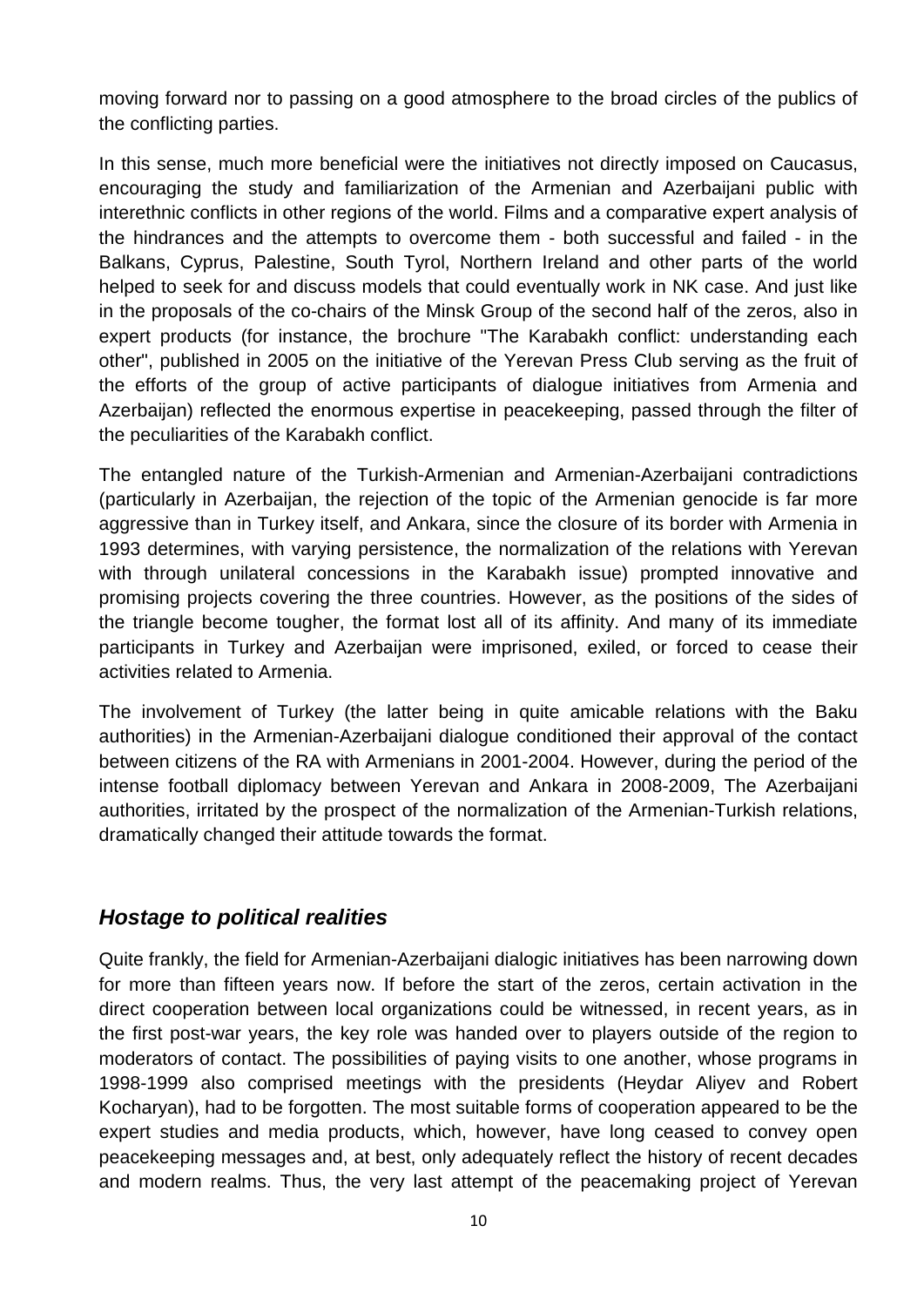Press Club was the glossary (1) of hate speech prepared in 2010 with Azerbaijani colleagues, which comprises recommendations on how to avoid stereotypes irritating the audience on the other side of the conflict. And although in certain journalistic circles of both countries there was an interest in genuinely applying the results of the research in practice, the general tendency to tighten the confrontation of information was immeasurably stronger.

The causes hindering the participation of Azerbaijani organizations in joint projects with Armenian partners are very well known. To a certain extent, they are linked with the weakening of the influence of international organizations on the observance of the principles of democracy and human rights in general. After the swiftworsening of the relations between Russia and the West back in 2013, what is now called "world order" began to change, including the role and the active presence of the Council of Europe and the OSCE in our region. Besides, internal mechanisms of the protection of freedoms and diversity of opinions are far from working in all countries.

In Armenia, where the well-being of the civil society and the media has only improved due to the "velvet revolution" of 2018, the absence of the former interest in engaging in a dialogue with flawed neighbors - Azerbaijan and Turkey - is dictated by the lack of faith in the realism of mutual compromises and the widespread belief in the meaninglessness of conversation from the standpoint of values and principles. If in 2004, even against the background of the general resentment towards the deeds of Ramil Safarov, a group of leading Armenian NGOs resolutely condemned (2) the racist statements regarding the entire Azerbaijani people made by two politicians, now they would have hardly been paid any attention to. The voices of the critics speaking about the "unconstructive politics" of their authorities in the Karabakh issue have practically been completely silenced. And not really because of the fear of something, but because such criticism does not receive any proper response from the society and immediately discredits itself by the association with propaganda initiatives such as "Baku", and later "Tbilisi" types of "platforms of peace" (their dubious manipulative character is seen even in quite well-intentioned publications (3) about them).

A crisis with a regulation of interethnic conflicts and simply with a peaceful dialogue is inherent in the entire post-Soviet space. However, its depth is always different. As for me, the attitude of the non-governmental sector towards the possibility of securing the same kind of representatives of civil society, journalists living and working in unrecognized entities, is indicative in this sense. After all, without them it would be impossible to run serious talks about strengthening the measures of trust necessary for the peaceful overcoming of conflicts. At the Eastern Partnership Civil Society Forum (CSF), in particular, the issue of providing an opportunity for NGOs from Abkhazia, Nagorno-Karabakh, Transnistria and South Ossetia to participate in CSF events is raised almost annually. This is by no means about displaying flags or other symbols, but only about the participation of organizations from territories formally included in the Eastern Partnership region, the nearby neighbor of the European Union. However, every time this possibility is denied. Moldovan members of the forum, regardless of this, include NGOs from Transnistria in the list of the participants on their own initiative. To them this seems as natural as the free movement of people from Chisinau to Tiraspol, or the matches of the Transnistrian teams in the Moldovan football championship. Georgian colleagues do not really mind, but do not imagine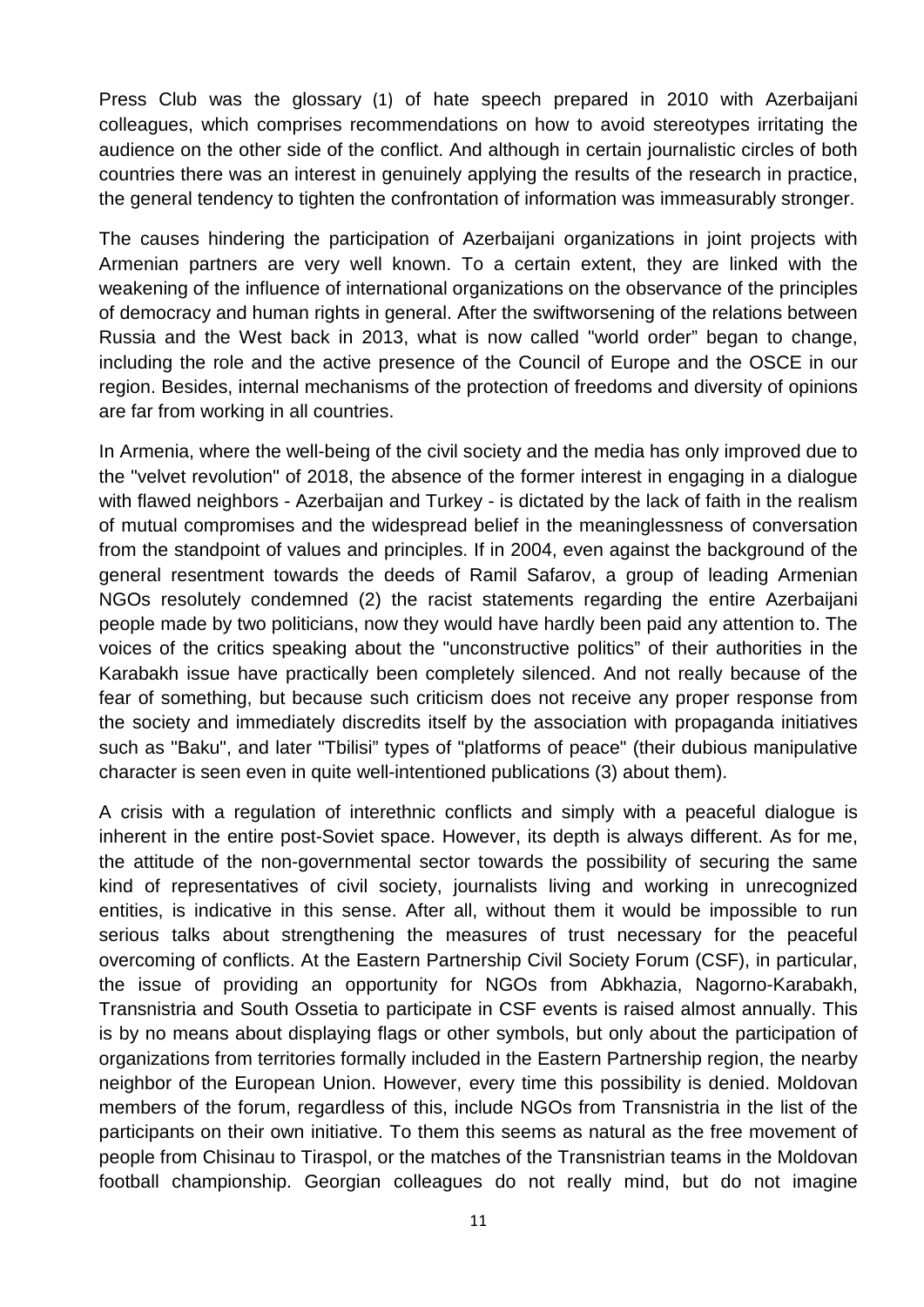mechanisms for selecting Abkhaz and South Ossetian organizations for the annual assembly of the Forum. And only for Azerbaijani representatives, the invitation of NGOs from Nagorno-Karabakh is categorically unacceptable if they do not recognize NK as part of the AR.

At the same time, especially before Moscow's recognition of the independence of Sukhumi and Tskhinvali, the following approach in Georgia was predominant: "we must become a state of which Abkhazia and South Ossetia would want to be a part of." Up until 2008, the Georgian authorities would show interest in the activities of the offices of international organizations and agreed to their financing of non-governmental sector in these unrecognized republics. In Moldova, they would not go against such initiatives even now, but the restrictions are imposed by the authorities of Transnistria itself. And Azerbaijan is making more and more efforts to further isolate NK and its population, excluding all platforms for formal or informal dialogue.

Therefore, there is no rationale to talk about any prospects for activating theTrack-2 diplomacy between Armenians and Azerbaijanis. Moreover, the constant killings of civilians and military servicemen on the line of contact of the Karabakh conflict and on the border of the Republic of Armenia and the Azerbaijani Republic, as well as the aggravating propaganda war continue to alienate these nations from each other. For a breakthrough, either consistent efforts of the international community to implement the agreements from two years ago on strengthening control over the observance of the cease-fire regime, reducing the degree of militant rhetoric and concrete steps to strengthen trust-building measures, or a radical change in the political context are necessary.

#### *Notes*

- 1. [http://ypc.am/studies/cross-monitoring-inaccurate-information-cliches-and](http://ypc.am/studies/cross-monitoring-inaccurate-information-cliches-and-stereotypes-in-online-media-of-azerbaijan-and-armenia/)[stereotypes-in-online-media-of-azerbaijan-and-armenia/](http://ypc.am/studies/cross-monitoring-inaccurate-information-cliches-and-stereotypes-in-online-media-of-azerbaijan-and-armenia/)
- 2. [http://ypc.am/2004/03/?bulletin\\_id=40773&lang=en](http://ypc.am/2004/03/?bulletin_id=40773&lang=en)
- 3. <http://www.kavkaz-uzel.eu/articles/317673/>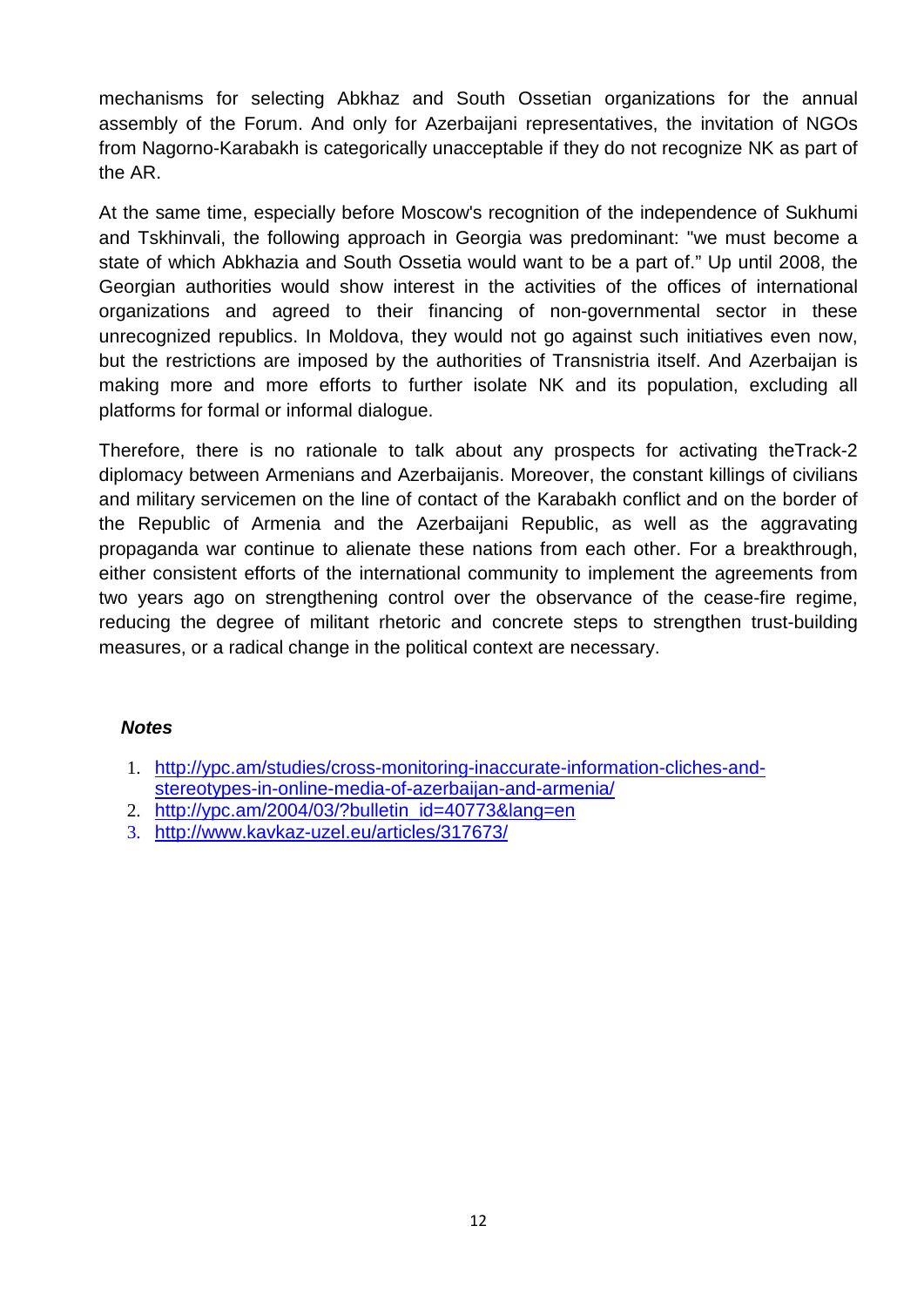

**ARIF YUNUSOV**

*Institute for Peace and Democracy*

## **DIALOGUE AND PEACE-MAKING INITIATIVES IN THE ARMENIAN-AZERBAIJANI CONFLICT: THE PAST, THE PRESENT AND FUTURE PROSPECTS**

<http://www.publicdialogues.info/node/778>

#### *Implicit Pressures in the 1990s*

The Armenian-Azerbaijani conflict over the territory of Nagorno Karabakh has been going on for over 30 years. In the relations of both peoples, another process has been developing practically concurrently in the form of multiple meetings, initiatives, and contacts over the peaceful resolution of the conflict. And this is understandable for the conflict started in the USSR where both peoples had lived next to each other within one state, they had a lot in common, and this circumstance significantly facilitated holding such meetings and initiatives, if we are to compare this conflict with many others on the planet Earth. Moreover, the first contacts were largely perceived as the continuation of the new policy of the USSR that was popularly known as "perestroika", when the initiators and organizers of such meetings were not the leaders of the Communist party and the leaders of republics, but the so-called "nonformals" or human rights defenders.

But the USSR collapsed in 1991 and very soon the Armenian-Azerbaijani conflict grew into a large-scale war. But even in these conditions, peace-building meetings continued, even though the changed situation had brought in some adjustments – the majority of the meetings among human rights defenders and the representatives of the newly-emerging civil society had to do with negotiations on releasing hostages, war prisoners, and related to the settlement of a number of humanitarian problems of refugees and displaced persons.

After the ceasefire agreement in 1994 a new stage in the history of such meetings and initiatives was launched. It is exactly at this point that the Azerbaijani society had to face the very acute issue of its attitude to the unrecognized, but factually independent new state in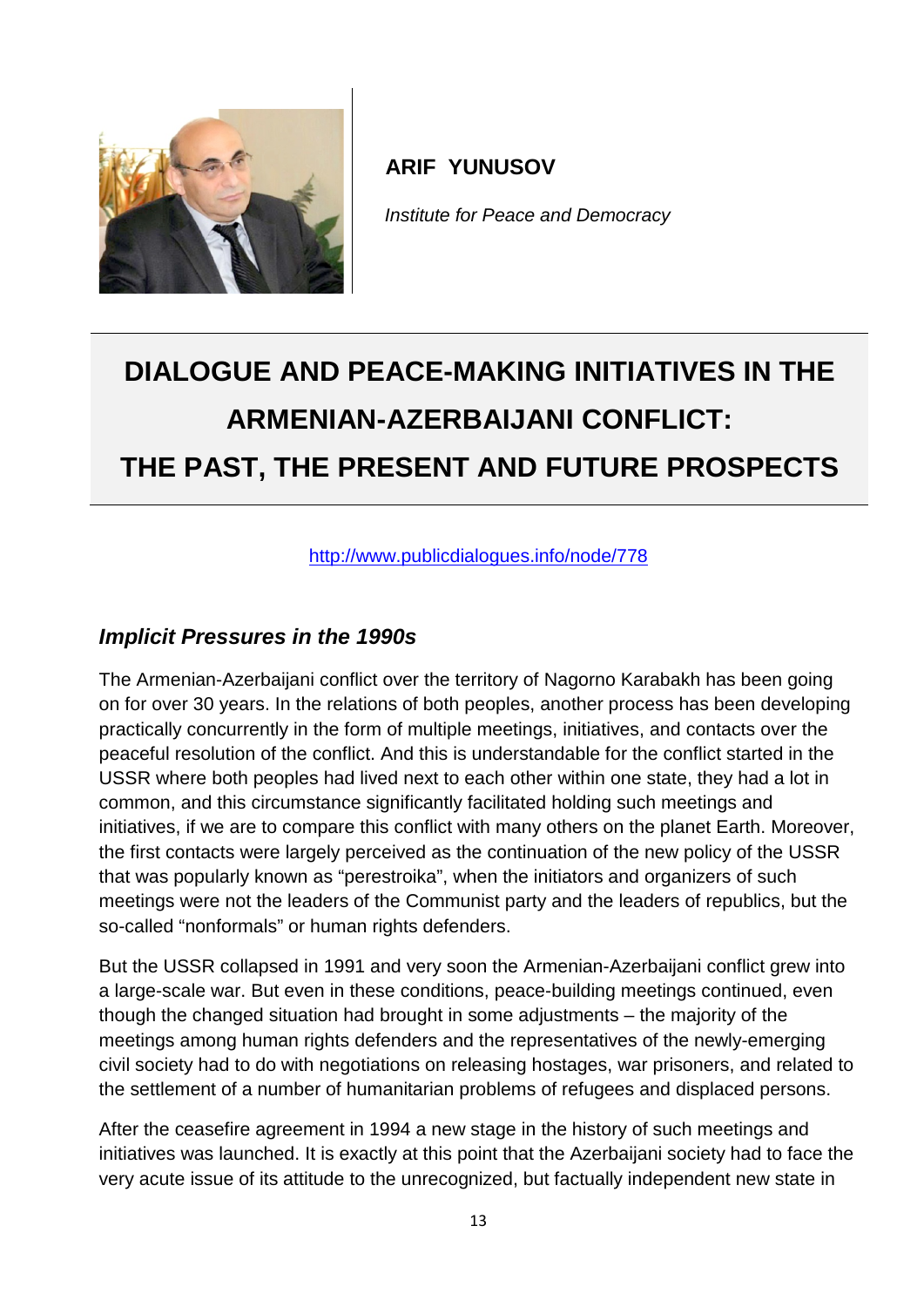the territory of the republic. Before that Azerbaijanis, too, lived in Karabakh, and at the very beginning, the Azerbaijani society still cherished illusions that the conflict was only temporary, external forces had provoked it and sooner or later it would be successfully resolved, and Karabakh would again be a part of Azerbaijan. But now these illusions are left in the past. The war was lost, and along with the former autonomous territory (ATNK) 7 other regions adhering to Nagorno Karabakh appeared beyond the jurisdiction of Azerbaijan. Moreover, in the former Azerbaijani territory a new statehood formed which bore a new official name (NKR) at that time. Over time Azerbaijanis started to hear a different name – Artsakh – in the stead of the usual "Karabakh" more and more frequently. In fact, there were already no Azerbaijanis in the territory beyond Baku's control. These people already resided in other regions of the republic as refugees.

A question arose: how should all of this be dealt with? How should the meetings with Karabakh Armenians be perceived? Who are they now for the Azerbaijanis? Former citizens who had temporarily got beyond control and attempts should be made to return them in some way or other under the control of Baku again? Or should they be recognized as citizens of another independent state? And all of this against the background of a dramatic defeat which was perceived by the society as a humiliating fact.

It is exactly at this time when a movement emerged, globally known as "public diplomacy." This word combination was used to denote contacts between Armenians and Azerbaijanis that were not usual, because the representatives of the conflicting peoples live together in many other countries and first of all in the neighboring Russia and Georgia. Moreover, in the 1990s in Georgia, in the Azerbaijani village Sadakhlo a non-formal Armenian-Azerbaijani market (bazar) emerged that was attended not only by the inhabitants of many other settlements in Georgia, but also by the citizens of Armenia and Azerbaijan. The parties made commercial deals, sold things to one another, and this would bring the goods of the other, enemy country into Armenia and Azerbaijan. And in Russia there were quite a few cases when Azerbaijanis and Armenians jointly led a business.

But this was not perceived negatively, since the matter here was business as well as contacts in the territory of other states and, besides, they did not relate to the Karabakh conflict and the future of the Armenian and Azerbaijani relations. One did not hinder the other.

As for the conflict per se and the Armenian-Azerbaijani relations, a clear frontline already existed and it clearly separated the parties from one another. Crossing that front line was fatally dangerous. No meetings or trips by ordinary citizens across the frontline were possible. And this is what made the Karabakh conflict different from the conflicts in the neighboring Georgia and Moldova. They had peacekeeping forces and checkpoints, but no front. Citizens there could, especially before August 2008, move freely and contact on different levels. There was nothing even close to this in the Armenian and Azerbaijani relations.

There was another important difference between the Armenian-Azerbaijani conflict and other conflicts in the post-Soviet space – the role of the state in all this. For example, in Georgia the power changed more than once in the last 2 decades, but their attitude to the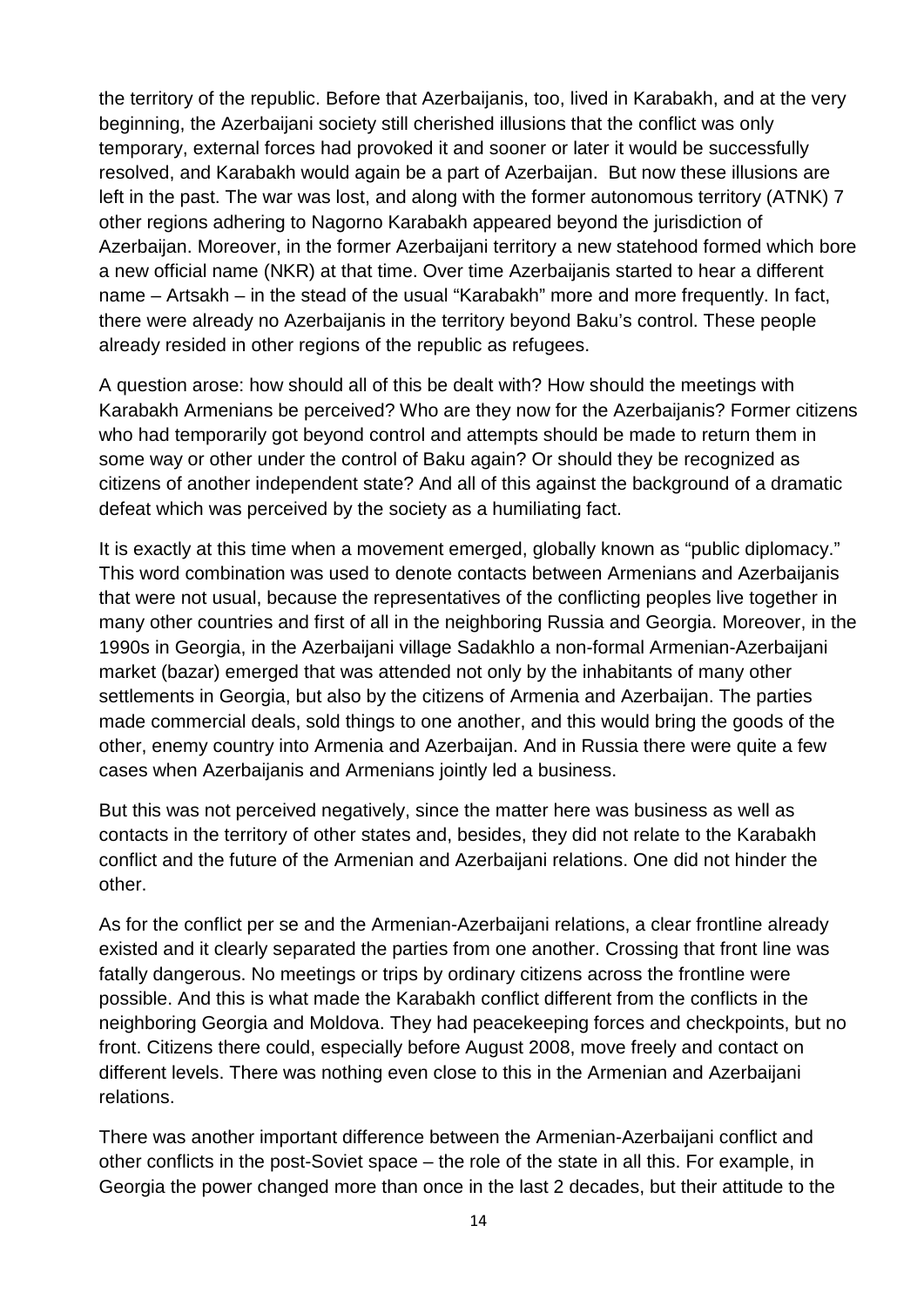contacts of Georgian NGOs and other representatives of the civil society with Abkhazians and Ossetians was positive. Even more so, international organizations dealing with all these issues enjoyed significant support. But in the case of Karabakh conflict there was no agreement between the official Baku and the leaders of Armenia, moreover, the leaders of Nagorno Karabkh, on the mandate of the involvement of Armenian and Azerbaijani civil society representatives, as well as the role of international organizations.

It is true that Heydar Aliyev who came to power in 1993 was not publicly against such contacts at the very beginning. However, along the reinforcement of his personal power in the republic the stance with regard to the expediency of such meetings started to change. In 1999 Heydar Aliyev clearly expressed his position: "Before we have signed a peace treaty with Armenia, there is no need for our NGOs to cooperate with Armenians. When we have this political issue resolved with Kocharyan, this will be a compromise, and many will not agree with it, this is exactly when the NGOs will reconcile the peoples."(1) In other words, the ruling regime of the Aliyevs in Azerbaijan perceived these contacts of "public diplomacy" as an auxiliary factor in the regulation process.

There was another reason for the negative attitude of the Azerbaijani authorities towards these meetings and initiatives. Heydar Aliyev initially did not want to have a "grassroot" process beyond his control. All the processes in the country had to be the monopoly of the state. Besides, in the 1990s the representatives of the civil society in Azerbaijan were largely dependent on the power and stood close to the political opposition due to their views. This caused an even higher degree of mistrust and the apprehensions of the ruling regime.

This is why since the late 1990s Heydar Aliyev took the course of limiting all these contacts of Azerbaijani NGOs with their Armenian counterparts, especially from Nagorno Karabakh. And if before the representatives of Armenian NGOs, also from Nagorno Karabakh, could arrive in Baku, these trips started to gradually decrease. And the representatives of the Azerbaijani NGOs started to be intimidated.

However, Heydar Aliyev was an experienced politician and understood the role and significance of the West for the region and especially for Azerbaijan. And since Europeans and Americans constantly spoke about "public diplomacy" for the resolution of the Karabh conflict, the pressure by the authorities was not explicit. And hence, even though the contacts of the parties kept shrinking, some work did unfold in this direction.

#### *The Policy of Repressions by Ilham Aliyev*

The situation for Azerbaijani NGOs and the representatives of civil society changed noticeably after Ilham Aliyev took office in 2003. Unlike his father who somehow perceived the existence of contacts between Armenians and Azerbaijanis and wished only to keep all this under his control, Ilham Aliyev took a tough and negative position in this issue from the very beginning.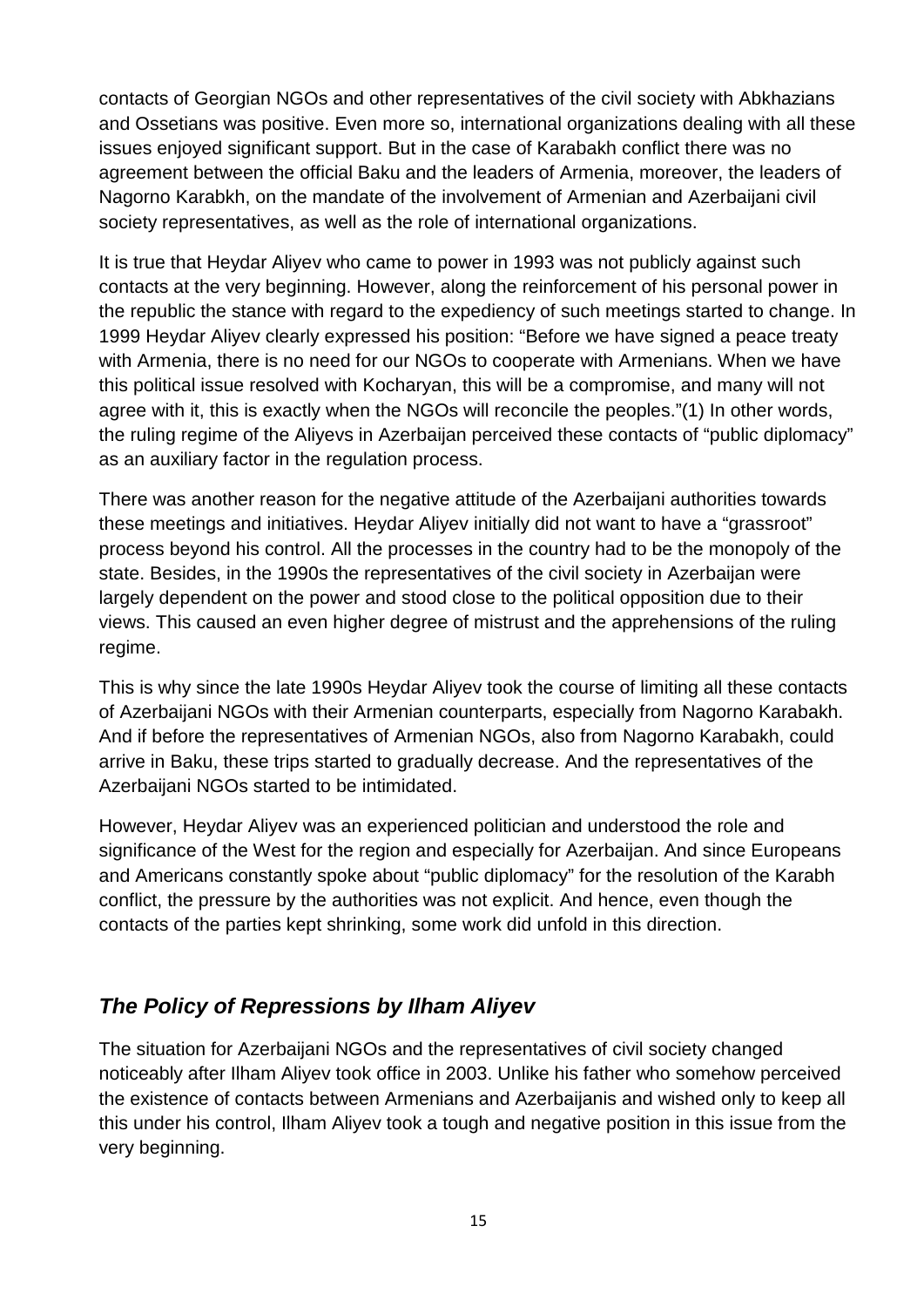During his term in office, all communication with Armenians was declared to be the job of "the enemies of the Azerbaijani people" and respectively was evaluated as "betrayal of national interests." All activists of the civil society, who collaborated with colleagues from Armenia and Nagorno Karabakh within the framework of "public diplomacy", were subjected to very strong pressure explicitly applied by the authorities.

As a result, the authorities of Azerbaijan scared many representatives of local NGOs, and the latter started to refuse from not only trips to Armenia and Nagorno Karabakh, but also any form of joint projects. Fear crawled into the hearts of many Azerbaijanis. The number of those who wished to play the part of "traitors" and "supporters of Armenian aggressors" was shrinking more and more. This could be accounted for by the fact that besides aggressive campaigns by mass media and on TV, by means of groups of "patriots" fully controlled by the authorities, the latter organized direct attacks on the offices of those NGOs and persons who agreed to collaborate with Armenian colleagues. It was very hard to withstand such a powerful pressure. The already scarce resource was quickly depleting. As a result, even those who agreed to travel to Armenia asked not to promote their participation in conferences and meetings so that they could return to Azerbaijan without any problem. Unlike traditional diplomacy, all measures of "public diplomacy" must be transparent. It is exactly at that time that the ironic term of "secret public diplomacy" started to be applied about these persons' trips to Armenia.

International organizations immediately readjusted themselves and started to take into account the positions of Azerbaijani authorities. Currently meetings among the representatives of the public started to be held in Georgia, Russia and other countries. For a number of years by the initiative and with the financial support of the American Kettering Foundation and the Russian Center of Strategic and Political Research in Snegiri, meetings among the representatives of the Armenian and Azerbaijani civil society were held within the framework of Dartmouth conference. For six years (2001 – 2007) they would seriously discuss various models of conflict resolution like diplomats. Later, in 2004 – 2014 it was already the turn of Helsinki Citizens' Assembly which already in Helsinki (Finland) organized a series of Armenian-Azerbaijani discussions on the so-called "Aland model" of the conflict resolution within the framework of the so-called "Independent Civil Minsk Process on Karabakh Conflict Resolution." (2)

It would be all right if it were not starkly evident that practically the same small number of people engaged from both parties would travel back and forth from one capital to the other and asked issues related to the resolution. It is even more surprising that often the same participants supported the idea of the meetings and the proposals voiced there when they were not in their motherlands, whereas at home they turned into patriots and spoke categorically against peace-building ideas (3).

In other words, the phenomenon that was named "public diplomacy" within the Armenian-Azerbaijani conflict with great pathos, in fact was a profanation of the idea. The vast majority of the population in Azerbaijan did not know anything about these meetings and issues discussed there at all. Practically, the same can be said with regard to the awareness level of the population in Armenia and Nagorno Karabakh. An absurd situation emerged; the wide circles of the population in Azerbaijan, Armenia and Nagorno Karabakh had much more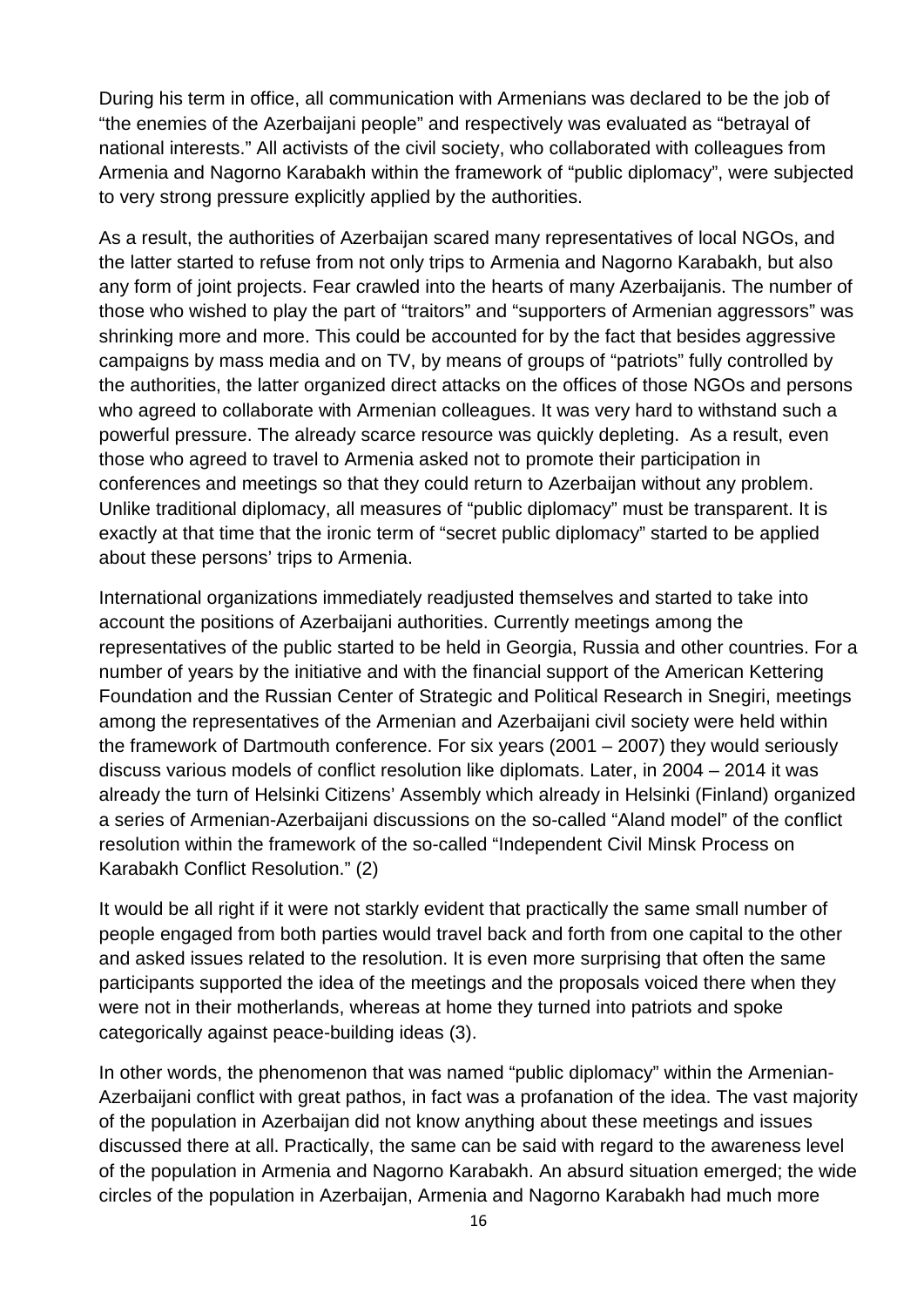information on the closed-door meetings of the Presidents, the Foreign Affairs Ministers of Azerbaijan, and the proposals of the Minsk Group mediators than the results of meetings within "public diplomacy."

Regardless of repressions and pressure, there were still NGOs in the Azerbaijani society that proposed to collaborate with Armenian colleagues and even traveled to Armenia. This brought about serious frustration among the Azerbaijani authorities who even aggravated the situation with the pressure on independent NGOs in the republic. At the same time, the authorities decided to take "public diplomacy" under their control. The first such attempt came in the form of a meeting between the "representatives of the Armenian and Azerbaijani intelligentsia" organized jointly by the President of Armenia and the Russian side. In 2007 and 2009 the Ambassadors of these two republics, jointly with a group of the representatives of the Azerbaijani intelligentsia, visited Nagorno Karabakh and Armenia. In the course of these meetings, the parties talked a lot about peace in the future and the need to exclude the forceful settlement of the Karabakh conflict. However, upon the return of the Ambassador of Azerbaijan Polad Bülbüloğlu and other Azerbaijani representatives started to make statements from aggressive positions that could not help but trigger frustration among Armenians. And later this would become recurrent. The same Ambassador Polad Bülbüloğlu who constantly spoke of peace would similarly freely speculate over the necessity of war and the forceful settlement of the Karabkh conflict in 2016 – 2017 (4). The first attempt to monopolize the meetings of the public from 2 peoples failed back then.

Taking into consideration the mistakes of the previous period, the low level of awareness and the involvement of conflicting societies at the beginning, the idea of creating shared web sites was becoming more and more popular. And in January, 2013, Baku and Yerevan witnessed the official presentations of the first and only joint Azerbaijani-Armenian web site – Public Dialogues, created as a result of long-term cooperation of two non-governmental organizations, namely, the Azerbaijani Institute for Peace and Democracy and the Armenian Region Research Center. Articles by Armenian and Azerbaijani authors were published here, Internet discussions with the participation of specialists from other countries, video bridges, online interviews with foreign figures for the Armenian and Azerbaijani mass media, the texts of which were later published in the Armenian and Azerbaijani press, and video materials on various events and processes in Azerbaijan and Armenia were posted.

#### *Smashing the Civil Society in Azerbaijan in 2014*

All this was perceived by the authorities of Azerbaijan as an explicit threat. At the beginning, they decided to deal with the Azerbaijani NGOs that were not yet under legal control. In May 2013, a draft law named "On the Occupied Territories of Azerbaijan" was submitted to the Parliament. In particular, it envisaged criminal liability for the employees of nongovernmental organizations, as well as individual citizens in Azerbaijan (besides the members of official delegations) for cooperation with Armenia "for the sake of liberation of occupied territories". However, this legislative initiative could bring about the acutely negative reaction of the West and that is why the authorities not only ceased the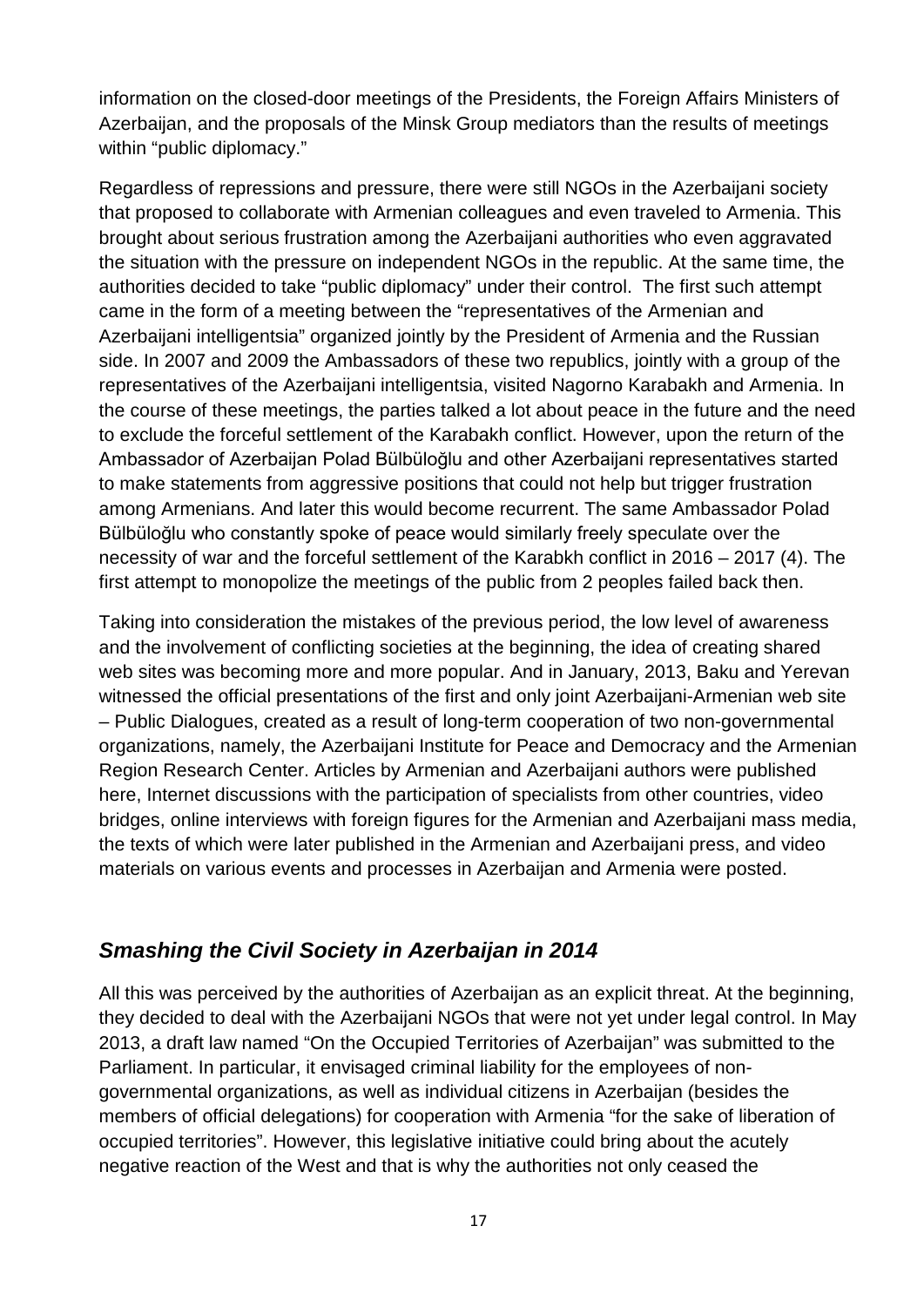preparation to its adoption, but in general, began to deny the existence of such a draft law (5)!

But in 2014 the authorities in Azerbaijan gave up all games with the West and took the course of the final resolution of the issue on the activities of independent NGOs and activists of the civil society. During this year a wave of arrests unfolded in the republic, leading to the arrest of many activists of the civil society who actively cooperated (IPD) or had participated in joint meetings or projects with Armenians. Though with bitterness, it is necessary to admit that the authorities succeeded to solve the issue that was unpleasant to them and to clear the stage from all independent participants of suchlike meetings from the Azerbaijani side. It is true that there was still a political opposition in the republic, journalists and the survived representatives of NGOs are desperately struggling. But there is no more ground to speak about meetings and joint projects with Armenians. This period in the history of post-Soviet Azerbaijan belongs to the past.

#### *Imitated and Propaganda "Public Diplomacy"*

Dealing with independent NGOs, the authorities of Azerbaijan moved on to Part 2 of their plan, according to which now "public diplomacy" should be used maximally as a component of the propaganda campaign. Quite a lot of means were allocated from the budget for the organization of this campaign. After that some time was spent on the search for Armenians, who were ready to take part in it. In December 2016 Baku pompously announced of the creation of "Platform for Peace between Armenia and Azerbaijan" which not only had a website, but also Armenians who participated in the project started to live in Baku and received salary for it. (6)

However, immediately afterwards it became clear that this "Peace Platform" had no relation to "public diplomacy". Those who took part in the project from the Armenian side turned out not residents of Armenia and Nagorno Karabakh, but Armenians who resided in CIS countries and Sweden who agreed to take part in the project for financial reasons. But very soon disagreements arose among the participants from both sides over money. As a result, one of the founders of the "Peace Platform" Vahan Martirosyan, who before that gave interviews in Azerbaijan on the horrors of life in Armenia, was now fleeing Azerbaijan and in his speeches started to provide thorough description on the reasons of financial machinations that had led to his escape. (7) And though even after this the Azerbaijani authorities continue imitating activity on this "Peace Platform", in reality it is clear that all this has no relation to the resolution of the Karabakh conflict or "public diplomacy."

#### *What is Next? Are There any Prospects?*

As it can be seen from the brief overview of the past and present of the Armenian-Azerbaijani relations, the situation today is very dramatic. In fact, now we cannot speak about a real opportunity of organizing such meetings of the parties in the territories of Azerbaijan or Armenia. This happened largely because of the authorities of Azerbaijan who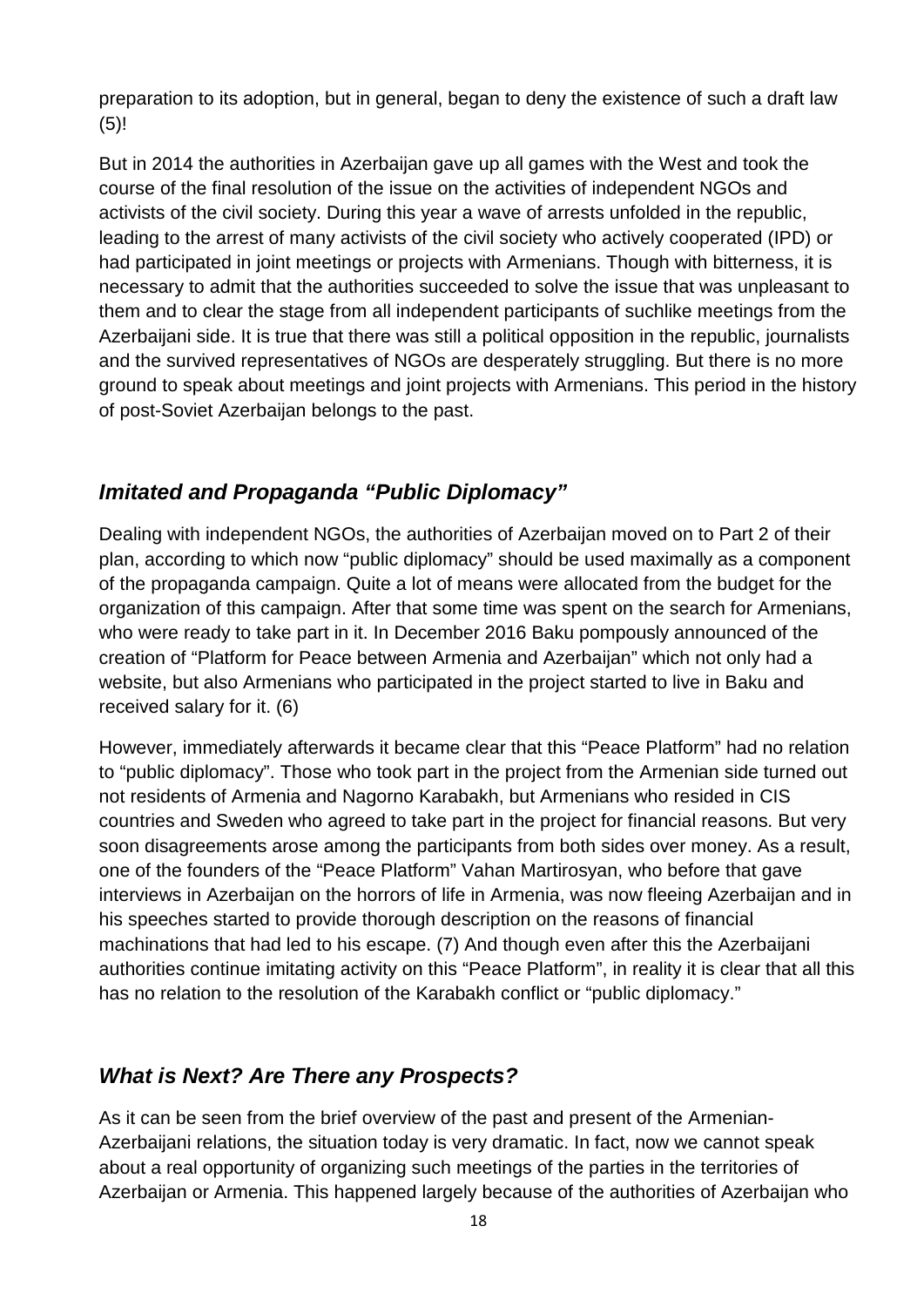did everything to destroy the civil society and to take all processes in peacebuilding sector under full control.

The noticeable fatigue of the Armenian and Azerbaijani societies with the fruitlessness of the negotiations process and the peace-building meetings of the parties was an additional factor. And all this happened against the background of hostilities on the front line that have become more and more frequent in the recent years, especially after the fights in April 2016, which significantly radicalized both societies, making the arena for peace-building projects even smaller.

However, the aspirations of the Azerbaijani authorities to monopolize "public diplomacy" and turning the quite common lack of trust in the societies into the efficiency of these meetings are in fact subjective in their nature. On the one hand, no such meetings and initiatives within the frames of "public diplomacy" lead to the resolution of the conflict. They cannot substitute for real players in the person of authorities (Presidents and Ministers) and mediators as leading political players. This toolkit has a different task – to help to prevent the further radicalization in the relations of the peoples, reduce stereotypes and negative views, inevitably arising in the course of any conflict in the opponent country.

At the same time it is worthy to note that the Karabkh conflict is in its initial stage. It is even hard to assume how much time it will take to have the conflict regulated. Consequently, both illusions on such meetings as a chance to settle peaceful relations and the disbelief in their necessity are equally dangerous. Time has come to realize that even though the resolution of the conflict is still far and light may appear at the end of the tunnel due to the efforts of a new generation of politicians and the representatives of the civil society, the foundations for all this need to be laid today. The former failures should not lead to pessimism and it is necessary to start reviving these meetings and initiatives. For the start, in social networks and on the Internet. And to understand, that the distance can be covered by the one who walks.

#### *Notes*

- 1. Avaz Hasanov, Armine Iskanyan. Building Bridges: the Peace-Building Initiatives of the Civil Society. – *Accord* Series. Limits of Leaders' Capacity: Elites and Societies in the Peaceful Process of Nagorno Karabakh. - London, 2005, p.47.
- 2. It Happened in Snegiri. The *Golos Armenii* of March 18, 2004. During the meetings of the representatives of the Armenian, Azerbaijani and Karabakh public, regression was noted. - [https://regnum.ru/news/polit/932590.html;](https://regnum.ru/news/polit/932590.html) The Aland Model is practically inapplicable to Nagorno Karabakh [https://regnum.ru/news/514112.html;](https://regnum.ru/news/514112.html) Human rights defenders propose their own solution for Karabakh[http://news.bbc.co.uk/hi/russian/in\\_depth/newsid\\_3906000/3906993.stm;](http://news.bbc.co.uk/hi/russian/in_depth/newsid_3906000/3906993.stm) A Statement on the Nagorno Karabakh Conflict - [http://www.aravot](http://www.aravot-ru.am/2014/11/13/184697/)[ru.am/2014/11/13/184697/](http://www.aravot-ru.am/2014/11/13/184697/)